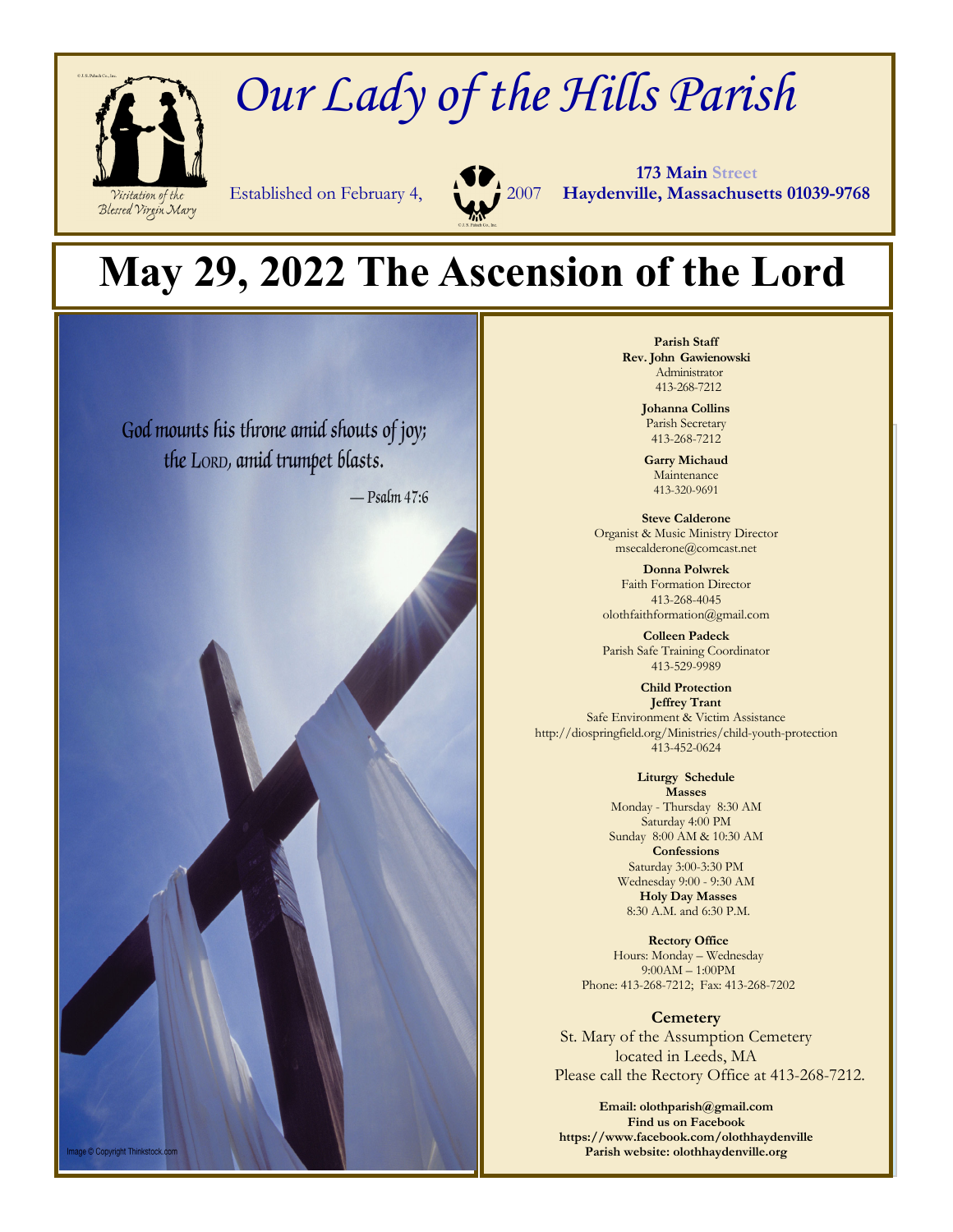#### **Mass Intentions for the Week of May 28 - June 5**

|                  | <b>Saturday May 28</b> | 4:00PM          |                                                                                                    |
|------------------|------------------------|-----------------|----------------------------------------------------------------------------------------------------|
| Sunday           |                        |                 | May 29 8:00AM +Nancy & Bernie Bachand 66th Wedding Anniversary                                     |
|                  |                        |                 | Sunday May 29 10:30 AM+Doris DesRochers Birthday Remembrance Love Clare, David & DesRochers family |
|                  |                        |                 | Monday May 30 10:00 AM at the cemetery Memorial Day                                                |
|                  |                        |                 | Tuesday May 31 8:30AM + Living and Deceased Parishioners                                           |
| <b>Wednesday</b> | June                   | 01              | 8:30AM                                                                                             |
| Thursday         | June                   | $\mathbf{02}$   | 8:30AM                                                                                             |
| <b>Saturday</b>  | June                   | 04              | $4:00 \text{ PM}$                                                                                  |
| Sunday           | June                   | 05 <sub>1</sub> | 8:00AM + Jim Bachand 14th Anniversary from Bernie, Nancy & Patsy Bachand                           |
| Sunday           | June                   |                 | 05 10:30AM + Bob Recos from Bob & Mary Lee Grout                                                   |

#### **TODAY'S READINGS**

**First Reading** — Jesus tells the disciples that they will be witnesses to the ends of the earth (Acts 1:1-11). **Psalm** — God mounts his throne to shouts of joy: a blare of trumpets for the Lord (Psalm 47).

**Second Reading** — God seated Jesus at his right hand in the heavens (Ephesians 1:17-23) or Hebrews 9:24-28; 10:19-23.

Gospel — As Jesus blessed his disciples he parted from them and was taken up to heaven (Luke 24:46-53).

#### **SAINTS AND SPECIAL OBSERVANCES**

**Sunday:** World Communications Day **Monday:** Memorial Day **Tuesday:** The Visitation of the Blessed Virgin Mary **Wednesday:** St. Justin **Thursday:** Ss. Marcellinus and Peter **Friday:** St. Charles Lwanga and Companions; **First Friday Saturday:** First Saturday; Shavuot (Jewish observance) begins at sunset

**Adoration will be held on Monday June 6, 2022 1:00 - 3:00 PM Benediction about 2:50 PM** 



#### **Memorial Day Mass**

**Mass will be at 10AM at St. Mary of the Assumption Cemetery. Snow or lightning/thunder will move it to the church. Everyone is invited, please bring a lawn chair or stool if you like . Veterans will provide military honors.** 

### **LITURGICAL SCHEDULE**

**May 30 8:30AM Lector** - Dick Burt **Euch. Minister** - Not needed **Altar Servers** - Help needed **Greeters** - Not needed

**June 4** 

**4PM - Lector** – Deb Connell  **Euch. Minister** –Sheila Laroche **Altar Server** - Christopher Connell **Greeters –** Linda Rowley & Dolores Auclair

#### **June - 5**

 **Pentecost Sunday 8AM - Lector** - David Rondina **Euch. Minister** - Carol Demerski **Altar Servers -** Clara & Isabella Rondina **Greeters** – Trine Rondina & Carol Demerski

**10:30AM** - **Lector** - Colleen Padeck **Euch. Minister –** Nancy Dostal **Altar Server** - Help Needed **Greeters** - Joanne Moran & Anthony Giardina

#### **Weekly Calendar May 31– June - 5**

**Monday -** 10:00 AM Memorial Day Mass at Cemetery **Monday** - 1-3 PM Adoration **Tuesday** - 8:30 AM Mass & 6:00 PM Feast Celebration **Thursday** - 1:00 PM Rosary **Thursday -** 1:00 PM Liturgy Committee

#### **WEEKLY COLLECTION**

Weekly Goal \$3,500 May 15 \$2,541 May 22 \$1,658 Customer Choice Award FSB \$3,563  **Thank you for your support.**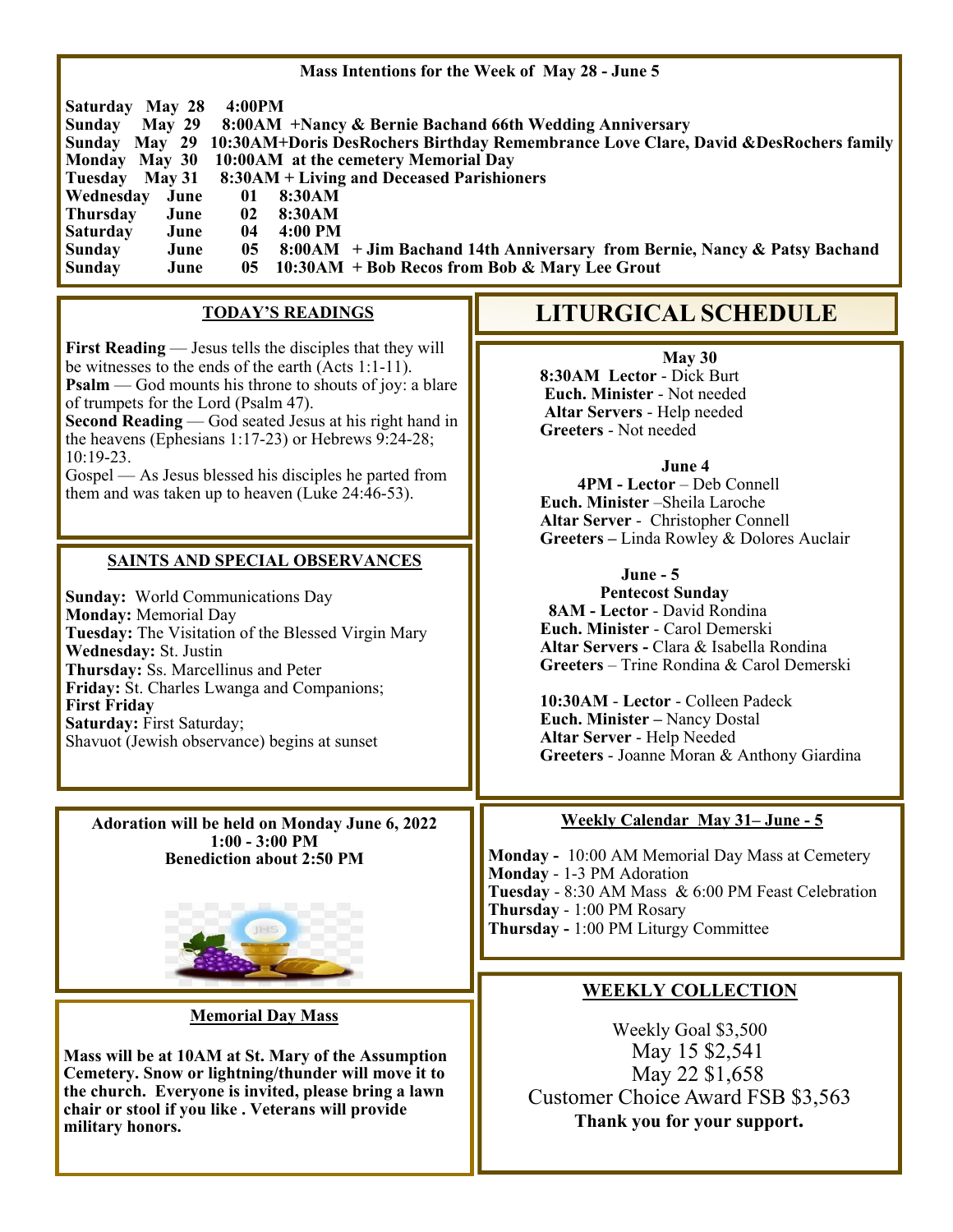#### **YEAR OF THE EUCHARIST**

**"We go to heaven when we go to Mass. This is not merely a symbol, not a metaphor, not a parable, not a figure of speech. It is real… We do go to heaven when we go to Mass, and this is true of every Mass we attend, regardless of the quality of the music or the fervor of the preaching… The Mass- and I mean every single Mass – is heaven on earth." (The Last Supper: The Mass as Heaven on Earth, Scott Hahn)** 



**For more information and videos check out the website: www.yearoftheeucharist.net** 

#### **RED GERANIUM PLANTS**

**If anyone is interested in the donation of red geranium plants, for decorating the Altar for the feast of Pentecost Sunday, donations may be placed on the table in the rear of the Church, on the weekend of May 28 – 29th and will be placed on the Altar for Pentecost Sunday, June 4 -5th.** 

**Florence Bank Thank You A big thank you to everyone who contributed to our customer choice award from Florence Bank. . The award will help with improvements to the church. Thank you Fr . John** 

**PRAYER OF THE WEEK** 

**The Ascension of the Lord At the Mass during the Day Gladden us with holy joys, almighty God, and make us rejoice with devout thanksgiving, for the Ascension of Christ your Son is our exaltation, and, where the Head has gone before in glory, the Body is called to follow in hope. Through our Lord Jesus Christ, your Son, who lives and reigns with you in the unity of the Holy Spirit, God, for ever and ever.** 

#### **Help Wanted**

**Looking for summer help for grounds and maintenance to work with Garry Marchand at \$18.00 per hour. Please apply at rectory or talk to Fr John .** 

#### **Our Lady of the Hills Feast Day**

**Our Paris Feast Day is May 31st, the Feast of the Visitation. Mary visited her cousin in the hill country of Judea 6 moths before the Nativity. I am planning a small celebration at 6PM that evening with a proclamation of the visitation Gospel and perhaps praying the joyful mysteries of the rosary. Everyone is invited. Fr John** 

#### **JOURNEY TO THE HILLS**

She, blessed by God but, maybe At odds with her family because of Her tradition-breaking condition

Her acceptance of God's will when Voiced by an angel. Mary, like we, Betwixt two kingdoms, two realities.

'Hail full of grace' in our Hilltown House where, kneeling, we wait in Great hope for a Christ reborn who

Will come to us, save us, upon high Where we celebrate as one. Rarefied Is the air we breathe—nearer heaven!

Doubters have their place on earth. Elizabeth's man derided his Angel's Pledge of a son in their dotage time

His own miracle was John the Baptist Who plied Jesus' way on desert sand! Anticipating followers much like us:

The vibrant pilgrim souls Who worship here and love:

Our Lady of the Hills.

James Francis Cahillane

#### **Northampton Survival Center**

The next collection of donations for the Survival Center will be the first weekend in June 4th and 5th. The April donations were 128 lbs and May was 131 lbs. Thank you for caring for the food insecure.



**Reflection question: Why is the Ascension a cause for joy?**